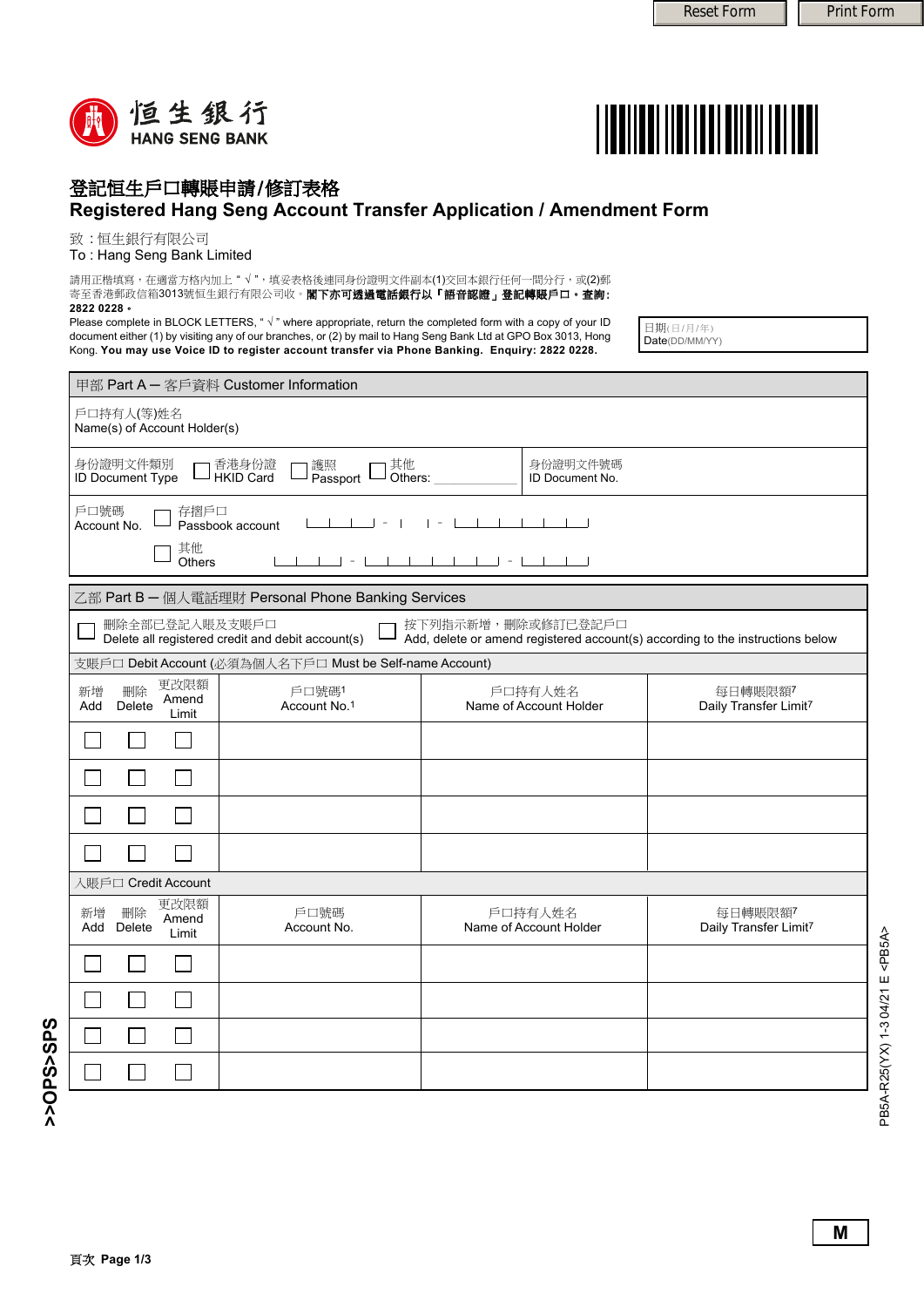|                                                                                                                                                                                                                                                                                                                                                                                                                                                                                                                                                                                                                                                                                                                                                                                                                                                                                                                                                                                                                                                                                                                                                                                                                                                                                                                                                                                                                                                                                                                                                                                                                                                   | 丙部Part C - 個人e-banking服務 Personal e-banking Services |                                                 |                                   |                                                                                                                |  |  |
|---------------------------------------------------------------------------------------------------------------------------------------------------------------------------------------------------------------------------------------------------------------------------------------------------------------------------------------------------------------------------------------------------------------------------------------------------------------------------------------------------------------------------------------------------------------------------------------------------------------------------------------------------------------------------------------------------------------------------------------------------------------------------------------------------------------------------------------------------------------------------------------------------------------------------------------------------------------------------------------------------------------------------------------------------------------------------------------------------------------------------------------------------------------------------------------------------------------------------------------------------------------------------------------------------------------------------------------------------------------------------------------------------------------------------------------------------------------------------------------------------------------------------------------------------------------------------------------------------------------------------------------------------|------------------------------------------------------|-------------------------------------------------|-----------------------------------|----------------------------------------------------------------------------------------------------------------|--|--|
| 刪除全部已登記入賬及支賬戶口<br>按下列指示新增,刪除或修訂已登記戶口<br>Delete all registered credit and debit account(s)<br>Add, delete or amend registered account(s) according to the instructions below                                                                                                                                                                                                                                                                                                                                                                                                                                                                                                                                                                                                                                                                                                                                                                                                                                                                                                                                                                                                                                                                                                                                                                                                                                                                                                                                                                                                                                                                       |                                                      |                                                 |                                   |                                                                                                                |  |  |
| 支賬戶口 Debit Account <sup>4</sup> (必須為個人名下戶口 Must be Self-name Account)                                                                                                                                                                                                                                                                                                                                                                                                                                                                                                                                                                                                                                                                                                                                                                                                                                                                                                                                                                                                                                                                                                                                                                                                                                                                                                                                                                                                                                                                                                                                                                             |                                                      |                                                 |                                   |                                                                                                                |  |  |
| 刪除<br>新增<br><b>Delete</b><br>Add                                                                                                                                                                                                                                                                                                                                                                                                                                                                                                                                                                                                                                                                                                                                                                                                                                                                                                                                                                                                                                                                                                                                                                                                                                                                                                                                                                                                                                                                                                                                                                                                                  | 戶口號碼1<br>Account No.1                                |                                                 | 戶口持有人姓名<br>Name of Account Holder |                                                                                                                |  |  |
|                                                                                                                                                                                                                                                                                                                                                                                                                                                                                                                                                                                                                                                                                                                                                                                                                                                                                                                                                                                                                                                                                                                                                                                                                                                                                                                                                                                                                                                                                                                                                                                                                                                   |                                                      |                                                 |                                   |                                                                                                                |  |  |
|                                                                                                                                                                                                                                                                                                                                                                                                                                                                                                                                                                                                                                                                                                                                                                                                                                                                                                                                                                                                                                                                                                                                                                                                                                                                                                                                                                                                                                                                                                                                                                                                                                                   |                                                      |                                                 |                                   |                                                                                                                |  |  |
|                                                                                                                                                                                                                                                                                                                                                                                                                                                                                                                                                                                                                                                                                                                                                                                                                                                                                                                                                                                                                                                                                                                                                                                                                                                                                                                                                                                                                                                                                                                                                                                                                                                   |                                                      |                                                 |                                   |                                                                                                                |  |  |
| 入賬戶口 Credit Account <sup>2,4</sup>                                                                                                                                                                                                                                                                                                                                                                                                                                                                                                                                                                                                                                                                                                                                                                                                                                                                                                                                                                                                                                                                                                                                                                                                                                                                                                                                                                                                                                                                                                                                                                                                                |                                                      |                                                 |                                   |                                                                                                                |  |  |
|                                                                                                                                                                                                                                                                                                                                                                                                                                                                                                                                                                                                                                                                                                                                                                                                                                                                                                                                                                                                                                                                                                                                                                                                                                                                                                                                                                                                                                                                                                                                                                                                                                                   |                                                      |                                                 |                                   | (已登記第三者戶口每日轉賬總限額:港元150萬 Maximum daily overall transfer limit to registered third party accounts: HKD1,500,000) |  |  |
| 更改限額<br>刪除<br>新增<br>Amend<br>Delete<br>Add<br>Limit                                                                                                                                                                                                                                                                                                                                                                                                                                                                                                                                                                                                                                                                                                                                                                                                                                                                                                                                                                                                                                                                                                                                                                                                                                                                                                                                                                                                                                                                                                                                                                                               | 戶口號碼<br>Account No.                                  |                                                 | 戶口持有人姓名<br>Name of Account Holder | 每日轉賬限額3<br>Daily Transfer Limit <sup>3</sup>                                                                   |  |  |
|                                                                                                                                                                                                                                                                                                                                                                                                                                                                                                                                                                                                                                                                                                                                                                                                                                                                                                                                                                                                                                                                                                                                                                                                                                                                                                                                                                                                                                                                                                                                                                                                                                                   |                                                      |                                                 |                                   |                                                                                                                |  |  |
|                                                                                                                                                                                                                                                                                                                                                                                                                                                                                                                                                                                                                                                                                                                                                                                                                                                                                                                                                                                                                                                                                                                                                                                                                                                                                                                                                                                                                                                                                                                                                                                                                                                   |                                                      |                                                 |                                   |                                                                                                                |  |  |
| $\mathcal{L}_{\mathcal{A}}$                                                                                                                                                                                                                                                                                                                                                                                                                                                                                                                                                                                                                                                                                                                                                                                                                                                                                                                                                                                                                                                                                                                                                                                                                                                                                                                                                                                                                                                                                                                                                                                                                       |                                                      |                                                 |                                   |                                                                                                                |  |  |
|                                                                                                                                                                                                                                                                                                                                                                                                                                                                                                                                                                                                                                                                                                                                                                                                                                                                                                                                                                                                                                                                                                                                                                                                                                                                                                                                                                                                                                                                                                                                                                                                                                                   |                                                      |                                                 |                                   |                                                                                                                |  |  |
| 3. 請註明每日轉賬限額,如不註明,將預設為最高轉賬限額。轉往閣下名下每個戶口之最高轉賬限額均為無限,轉賬往已登記第三者戶口的最高限額為每戶<br><b>每日</b> 港元150萬(個人e-Banking另設有 <b>每日</b> 港元150萬的已登記戶口每日轉賬總限額)。<br>Please specify the daily transfer limit, otherwise maximum limit will be assigned. Maximum daily transfer limit for each of your account is unlimited, while<br>the maximum transfer limit for registered third-party account is HKD1,500,000 per account per day (a separate overall transfer limit to registered account<br>is applicable for Personal e-Banking at maximum HKD1,500,000 per day).<br>4. 若你於本表格就個別已登記戶口所設定的轉賬限額超越已登記戶口之每日轉賬總限額,該類別之每日轉賬總限額將會相應被自動調高。<br>If the transfer limit assigned for any of your registered account(s) on this form is above the overall daily transfer limit for registered accounts, the respective<br>overall daily transfer limit will automatically be increased accordingly.<br>5. 如於個人e-banking服務內新增閣下名下的戶口(聯名簽署戶口除外),該戶口將可同時作為支賬及入賬戶口。<br>If your account is added to e-banking services (except both-to-sign joint account), it will be able to be used as debit and credit account simultaneously.<br>6. 如屬聯名戶口,請按戶口之簽署安排簽署表格。<br>For Joint name account, please sign in accordance with signing arrangement with the bank.<br>7. 請註明每日轉賬限額,如不註明,將預設為最高轉賬限額。轉往閣下名下每個戶口之最高轉賬限額為無限,轉賬往已登記第三者戶口的最高限額為每戶每<br>日港元100萬(適用於個人電話理財)。<br>Please specify the daily transfer limit, otherwise maximum limit will be assigned. Maximum daily transfer limit for each of your account is unlimited, while<br>the maximum transfer limit for registered third-party account is HKD1,000,000 per account per day (applicable to personal phone banking services). |                                                      |                                                 |                                   |                                                                                                                |  |  |
|                                                                                                                                                                                                                                                                                                                                                                                                                                                                                                                                                                                                                                                                                                                                                                                                                                                                                                                                                                                                                                                                                                                                                                                                                                                                                                                                                                                                                                                                                                                                                                                                                                                   | 戶口持有人(等)簽署 Signature(s) of Account Holder(s)         |                                                 |                                   |                                                                                                                |  |  |
| Officer<br>S.V.<br>X<br>請用留存本行之印鑑簽署 Please use signature(s) / chop(s) filed with the Bank                                                                                                                                                                                                                                                                                                                                                                                                                                                                                                                                                                                                                                                                                                                                                                                                                                                                                                                                                                                                                                                                                                                                                                                                                                                                                                                                                                                                                                                                                                                                                         |                                                      |                                                 |                                   |                                                                                                                |  |  |
| <sup>#</sup> 如上述新增支賬戶口與申請人登記服務戶口之印鑑有所不同,請在下面簽署。<br>If the signature(s) for the above new added debit account(s) is/are different from the one for applicant's service registration account, please sign below.                                                                                                                                                                                                                                                                                                                                                                                                                                                                                                                                                                                                                                                                                                                                                                                                                                                                                                                                                                                                                                                                                                                                                                                                                                                                                                                                                                                                                                    |                                                      |                                                 |                                   |                                                                                                                |  |  |
| х<br>戶口號碼<br>Account No.                                                                                                                                                                                                                                                                                                                                                                                                                                                                                                                                                                                                                                                                                                                                                                                                                                                                                                                                                                                                                                                                                                                                                                                                                                                                                                                                                                                                                                                                                                                                                                                                                          |                                                      | Officer<br>S.V.<br>X<br>戶口號碼<br>Officer<br>S.V. | Account No.                       | Officer<br>S.V.<br>Officer                                                                                     |  |  |
| X<br>戶口號碼<br>Account No.                                                                                                                                                                                                                                                                                                                                                                                                                                                                                                                                                                                                                                                                                                                                                                                                                                                                                                                                                                                                                                                                                                                                                                                                                                                                                                                                                                                                                                                                                                                                                                                                                          |                                                      | x<br>戶口號碼<br>Account No.                        |                                   | S.V.                                                                                                           |  |  |